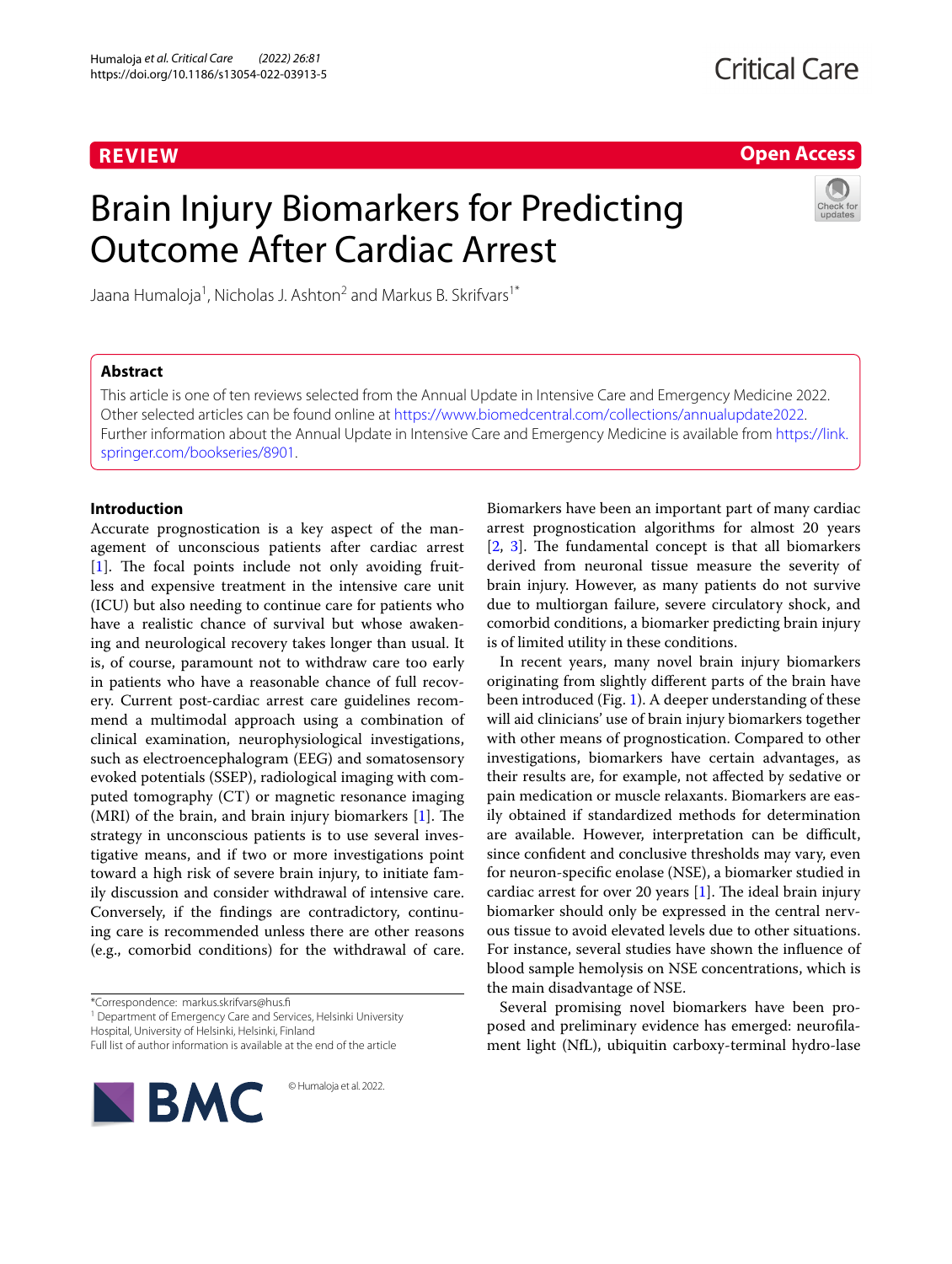

<span id="page-1-0"></span>L1 (UHC-L1), glial fibrillary acidic protein (GFAP), and tau protein (tau) (Fig. [1](#page-1-0)). Two studies using NfL showed an excellent ability to predict the outcome after cardiac arrest, and NfL may even replace NSE in the future [\[4](#page-7-3)[–6](#page-7-4)]. The latest joint guidelines of the European Resuscitation Council (ERC) and the European Society of Intensive Care Medicine (ESICM) recommend against the use of S100 calcium-binding protein B (S100B) and the novel biomarkers NfL, GFAP, and tau for prognostication, given the lack of conclusive evidence [[1\]](#page-7-0).

In this chapter, we discuss six biomarkers—two familiar ones (NSE, S100B) and four more recently studied in relation to cardiac arrest (NfL, UCH-1, TAU, and GFAP)—focusing on their use for neurological outcome prediction in patients at risk of hypoxic brain injury after cardiac arrest. Table [1](#page-2-0) presents a selection of recent studies on the performance of these biomarkers to predict neurological outcome after cardiac arrest. These biomarkers appear to originate histologically from slightly different parts of brain tissue, and a deeper understanding may aid the clinician in using biomarkers for determining the magnitude of brain injury in clinical practice.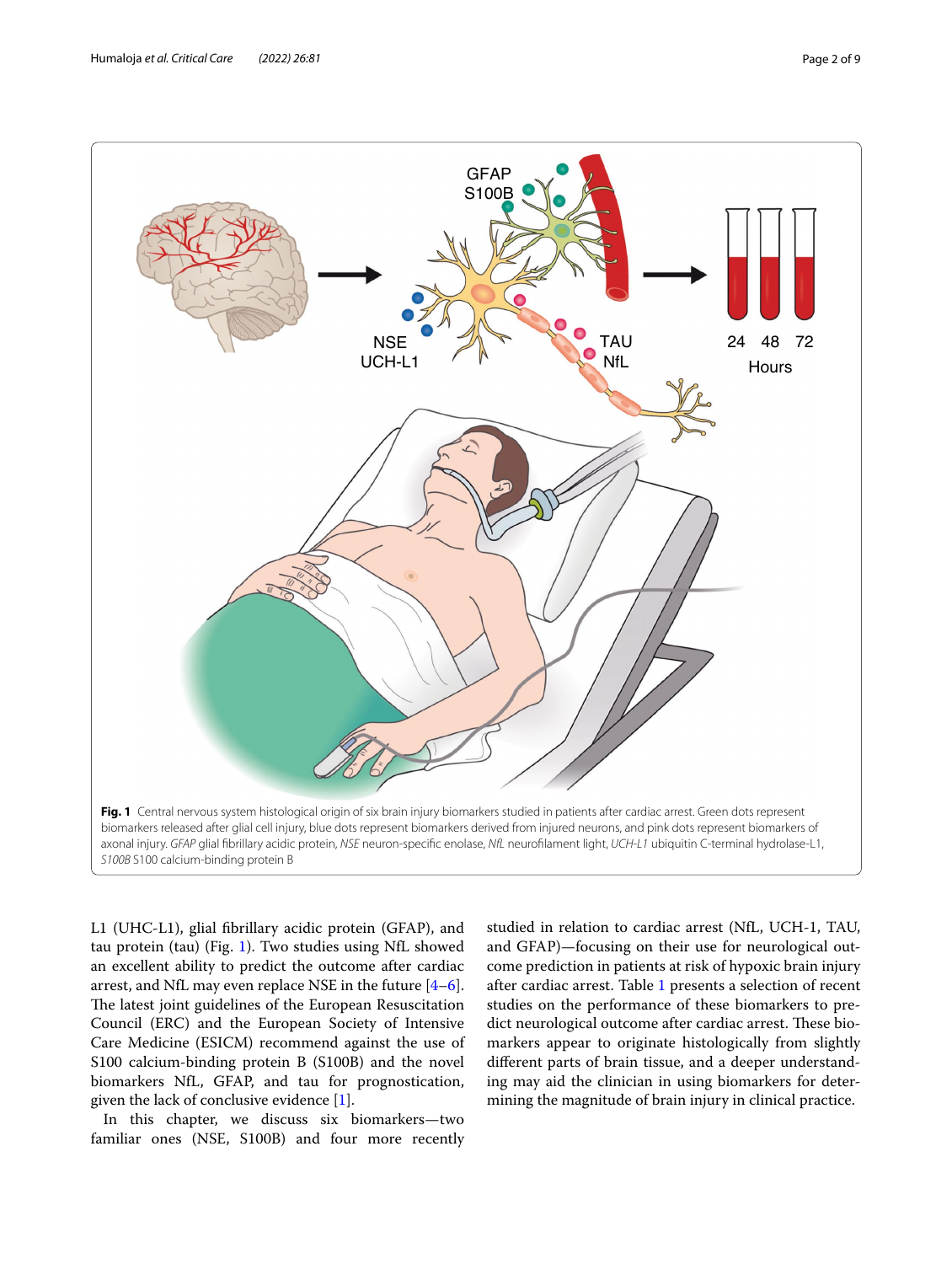# <span id="page-2-0"></span>**Table 1** Selected studies on the prognostic ability of six brain injury biomarkers after cardiac arrest (CA)

| <b>Biomarker</b> | Study                             | N   | <b>CA</b> location | 24-h threshold | 48-h threshold | 72-h threshold |
|------------------|-----------------------------------|-----|--------------------|----------------|----------------|----------------|
| NSE ng/ml        | Zandbergen, 2006 [12]             | 231 | ${\sf NS}$         | 31.7           | 23.8           | 32.3           |
|                  | AUROC                             |     |                    | <b>NA</b>      | <b>NA</b>      | $\sf NA$       |
|                  | Sensitivity (%)                   |     |                    | <b>NA</b>      | <b>NA</b>      | $\sf NA$       |
|                  | Lee, 2013 [14]                    | 224 | ${\sf NS}$         | 80.8           | 52.7           | <b>NA</b>      |
|                  | AUROC                             |     |                    | 0.80           | 0.90           |                |
|                  | Sensitivity (%)                   |     |                    | 27             | 60             |                |
|                  | Larsson, 2014 [15]                | 125 | OHCA/IHCA          | 49             | 40             | 22             |
|                  | <b>AUROC</b>                      |     |                    | 0.73           | 0.79           | 0.85           |
|                  | Sensitivity (%)                   |     |                    | 27             | 37             | 50             |
|                  | Stammet, 2015 [16]                | 686 | OHCA               | 107            | 120            | 50             |
|                  | AUROC                             |     |                    | 0.75           | 0.85           | 0.86           |
|                  | Sensitivity (%)                   |     |                    | 9              | 27             | 52             |
|                  | Helwig, 2017 [17]                 | 100 | OHCA               | <b>NA</b>      | 34             | $\sf NA$       |
|                  | <b>AUROC</b>                      |     |                    |                | 0.63           |                |
|                  | Sensitivity (%)                   |     |                    |                | 44             |                |
|                  | Streitberger, 2017 <sup>[9]</sup> | 828 | OHCA               | <b>NA</b>      | <b>NA</b>      | 85.5           |
|                  | AUROC                             |     |                    |                |                | 0.90           |
|                  | sensitivity (%)                   |     |                    |                |                | 49             |
|                  | Streitberger, 2017 <sup>[9]</sup> | 225 | <b>IHCA</b>        | <b>NA</b>      | $\sf NA$       | 1227           |
|                  | AUROC                             |     |                    |                |                | 0.79           |
|                  | Sensitivity (%)                   |     |                    |                |                | $\circ$        |
|                  | Nakstad, 2020 [19]                | 237 | OHCA               | 172            | 87             | 79             |
|                  | AUROC                             |     |                    | <b>NA</b>      | <b>NA</b>      | <b>NA</b>      |
|                  | Sensitivity (%)                   |     |                    | $\,8\,$        | 36             | 39             |
| S100B ng/ml      | Larsson, 2014 [15]                | 125 | $OHCA + IHCA$      | 1.3            | 0.61           | 0.38           |
|                  | AUROC                             |     |                    | 0.78           | 0.75           | 0.83           |
|                  | Sensitivity (%)                   |     |                    | 23             | 21             | 30             |
|                  | Stammet, 2017 [24]                | 687 | OHCA               | 2.59           | 3.67           | 1.83           |
|                  | AUROC                             |     |                    | 0.80           | $\sf NA$       | $\sf NA$       |
|                  | Sensitivity (%)                   |     |                    | $10$           | 5              | 5              |
|                  | Duez, 2018 [23]                   | 115 | OHCA               | 1.05           | 0.95           | 0.72           |
|                  | AUROC                             |     |                    | 0.81           | 0.81           | 0.74           |
|                  | Sensitivity (%)                   |     |                    | 23             | $17\,$         | 11             |
|                  | Jang, 2019 [22]                   | 97  | OHCA               | 0.19           | 0.16           | 0.20           |
|                  | AUROC                             |     |                    | 0.93           | 0.92           | 0.86           |
|                  | Sensitivity (%)                   |     |                    | $78\,$         | 78             | 61             |
| NfL pg/ml        | Rana, 2013 [26]                   | 61  | OHCA               | 321            | 405            | 309            |
|                  | AUROC                             |     |                    | 0.93           | 0.85           | 0.92           |
|                  | Sensitivity (%)                   |     |                    | 79             | 57             | 75             |
|                  | Moseby-Knappe, 2019 [5]           | 717 | OHCA               | 1232           | 1539           | 1756           |
|                  | $\mathsf{AUROC}$                  |     |                    | 0.94           | 0.94           | 0.94           |
|                  | Sensitivity (%)                   |     |                    | 53             | 65             | 64             |
|                  | Wihersaari, 2021 [4]              | 112 | OHCA               | 150            | 359            | 390            |
|                  | AUROC                             |     |                    | 0.98           | 0.99           | 0.98           |
|                  | Sensitivity (%)                   |     |                    | $78\,$         | 83             | 85             |
| UCH-L1 pg/ ml    | Ebner, 2020 [36]                  | 717 | OHCA               | 12,175         | 7945           | 9170           |
|                  | AUROC                             |     |                    | 0.85           | 0.87           | 0.86           |
|                  | Sensitivity (%)                   |     |                    | $\overline{4}$ | 9              | $\mathbf{1}$   |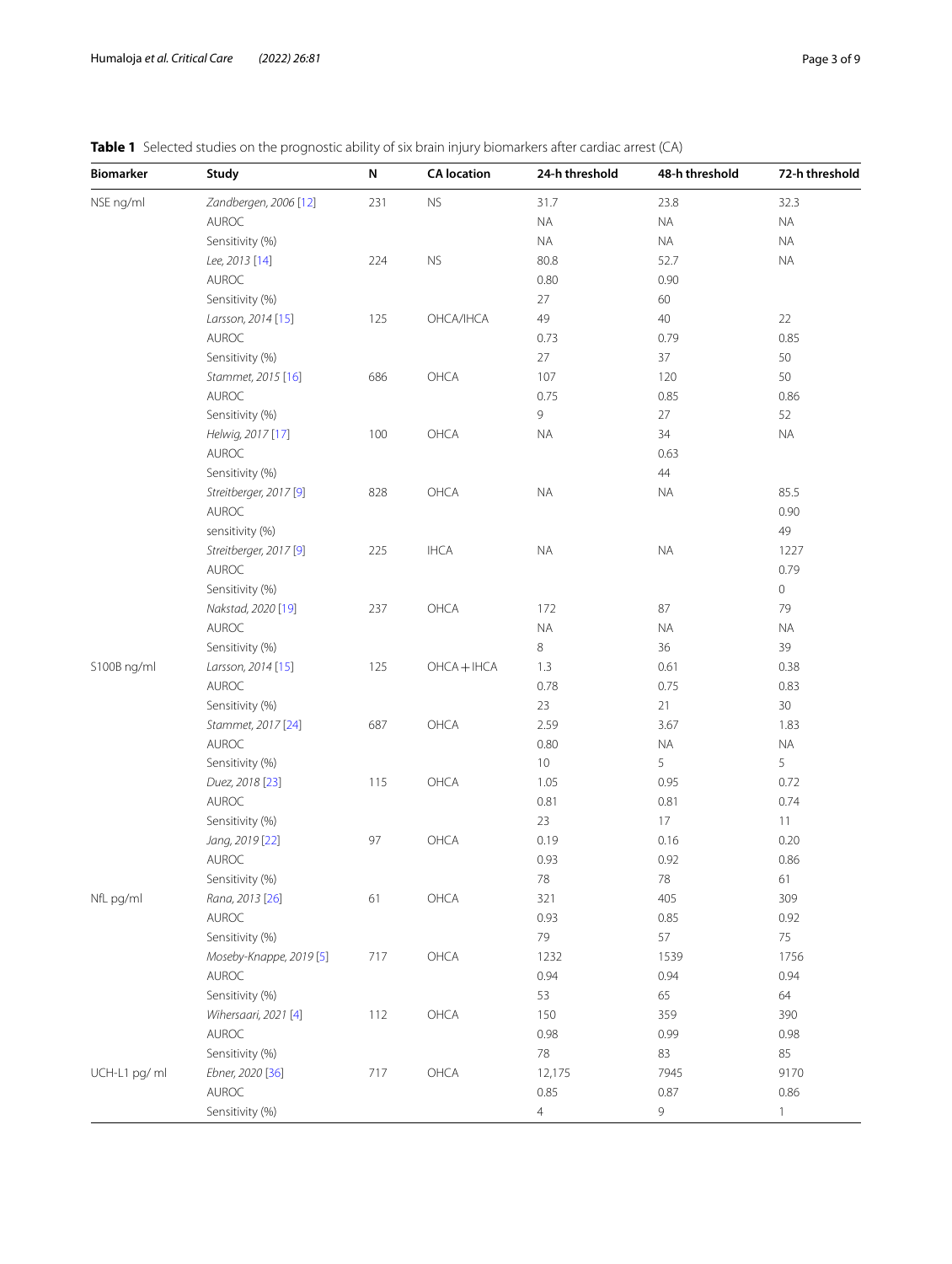## **Table 1** (continued)

| <b>Biomarker</b> | Study               | N   | <b>CA</b> location | 24-h threshold | 48-h threshold | 72-h threshold |
|------------------|---------------------|-----|--------------------|----------------|----------------|----------------|
| GFAP pg/ml       | Larsson, 2014 [15]  | 125 | $OHCA + HCA$       | 1090           | 300            | 530            |
|                  | <b>AUROC</b>        |     |                    | 0.59           | 0.63           | 0.67           |
|                  | Sensitivity (%)     |     |                    | 16             | 23             | 14             |
|                  | Helwig, 2017 [17]   | 100 | OHCA               | <b>NA</b>      | 80             | <b>NA</b>      |
|                  | <b>AUROC</b>        |     |                    |                | 0.65           |                |
|                  | Sensitivity (%)     |     |                    |                | 21             |                |
|                  | Ebner, 2020 [36]    | 717 | OHCA               | 3425           | 2952           | 3581           |
|                  | <b>AUROC</b>        |     |                    | 0.88           | 0.88           | 0.89           |
|                  | Sensitivity (%)     |     |                    | 17             | 19             | 12             |
| Tau pg/ml        | Mattsson, 2017 [48] | 689 | OHCA               | 874.5          | 148.8          | 72.7           |
|                  | <b>AUROC</b>        |     |                    | 0.81           | 0.90           | 0.91           |
|                  | Sensitivity (%)     |     |                    | $\overline{4}$ | 33             | 42             |

*AUROC* area under the receiver operating characteristic curve, *CA* cardiac arrest, *NA* not applicable, *NS* not specified, *OHCA* out-of-hospital cardiac arrest, *IHCA* in-hospital cardiac arrest, *Nfl* neurofilament light protein, *S100B* S100 calcium-binding protein B, *GFAP* glial fibrillary acidic protein, *UCH-L1* ubiquitin C-terminal hydrolase L1

## **Neuron‑Specific Enolase**

NSE is a neuronal glycolytic enzyme that is abundant in the neurons of brain gray matter and involved in axonal transport [[7\]](#page-7-18). NSE has a half-life of between 24 and 30 h, and its production is upregulated during ischemia and axon injuries. Extra-cerebrally, NSE is present in red blood cells (RBCs) and in thrombocytes; hence, assessing the degree of hemolysis in the blood sample is always essential, but especially when NSE is used in patients undergoing treatments that may result in hemolysis (extracorporeal membrane oxygenation [ECMO], renal replacement therapy [RRT], or use of an intra-arterial balloon pump [IABP]) [[8,](#page-7-19) [9](#page-7-10)]. Additionally, neuro-endocrine cells and small cell carcinomas express NSE; thus, malignant tumors or hematologic malignancy can affect the concentration [[7\]](#page-7-18). Importantly, variations in NSE levels differ between laboratories, which can influence thresholds between studies and concentrations measured in the clinical setting [\[10\]](#page-7-20).

Studies suggest that NSE levels peak at 48–72 h after cardiac arrest, and the prognostic accuracy is also highest at 48 h [\[7](#page-7-18)]. The ERC/ESISCM 2021 guidelines for post-resuscitation care specify a threshold for poor prognosis of > 60 μg/l at 48 or 72 h [\[1](#page-7-0)]. However, there is no international consensus on the threshold [[11](#page-7-21)]. Previously, a NSE concentration > 33 ng/ml at 48 h after cardiac arrest was considered to indicate poor neurological prognosis, but this was mainly based on one study by Zandbergen et al. [[12](#page-7-5)], which was published in 2006 before the widespread introduction of standardized post-cardiac arrest care and targeted temperature

management (TTM), which may have influenced the threshold specified in the prognostication guidelines used at that time  $[12, 13]$  $[12, 13]$  $[12, 13]$ . Since that study, high serum NSE levels have been demonstrated to have moderate accuracy in predicting neurological outcomes at 48–72 h after cardiac arrest with area under the receiver operating characteristic (AUROC) curves of between 0.63 and 0.90 (Table [1\)](#page-2-0)  $[14–17]$  $[14–17]$ . Most studies considered in this review have been conducted on out-of-hospital cardiac arrest (OHCA) patients, but a few studies included in-hospital cardiac arrest (IHCA) patients [[9,](#page-7-10) [15](#page-7-7)]. Only Streitberger et al. [[9\]](#page-7-10) presented the predictive accuracy separately for both cohorts, and NSE predicted outcome more accurately after OHCA than after IHCA (AUROC 0.90 vs. 0.79) in their study. As most studies do not differentiate between the causes of death, this may partly explain the discrepancy, (e.g., hypoxic brain injury may not be the most likely cause of death after IHCA [[18\]](#page-7-23)).

NSE has confounding sources, and it is not unusual to see high outlier values in patients who recover with good neurological outcome, which can increase the determined threshold value of poor prognosis with a 0% false positive rate to impractically high levels, also compromising the test's sensitivity [[16](#page-7-8), [19](#page-7-11)]. In a study by Stammet et al., the threshold of poor prognosis for a 0% false positive rate at 48 h was as high as 120 ng/ ml  $[16]$  $[16]$  $[16]$ . In turn, the threshold values with a  $1-5%$  false positive rate were between 68 and 42 ng/ml, retaining moderate sensitivity (47–61%) [\[16](#page-7-8)]. Correspondingly, in the study by Streitberger et al. [[20](#page-7-24)], the threshold for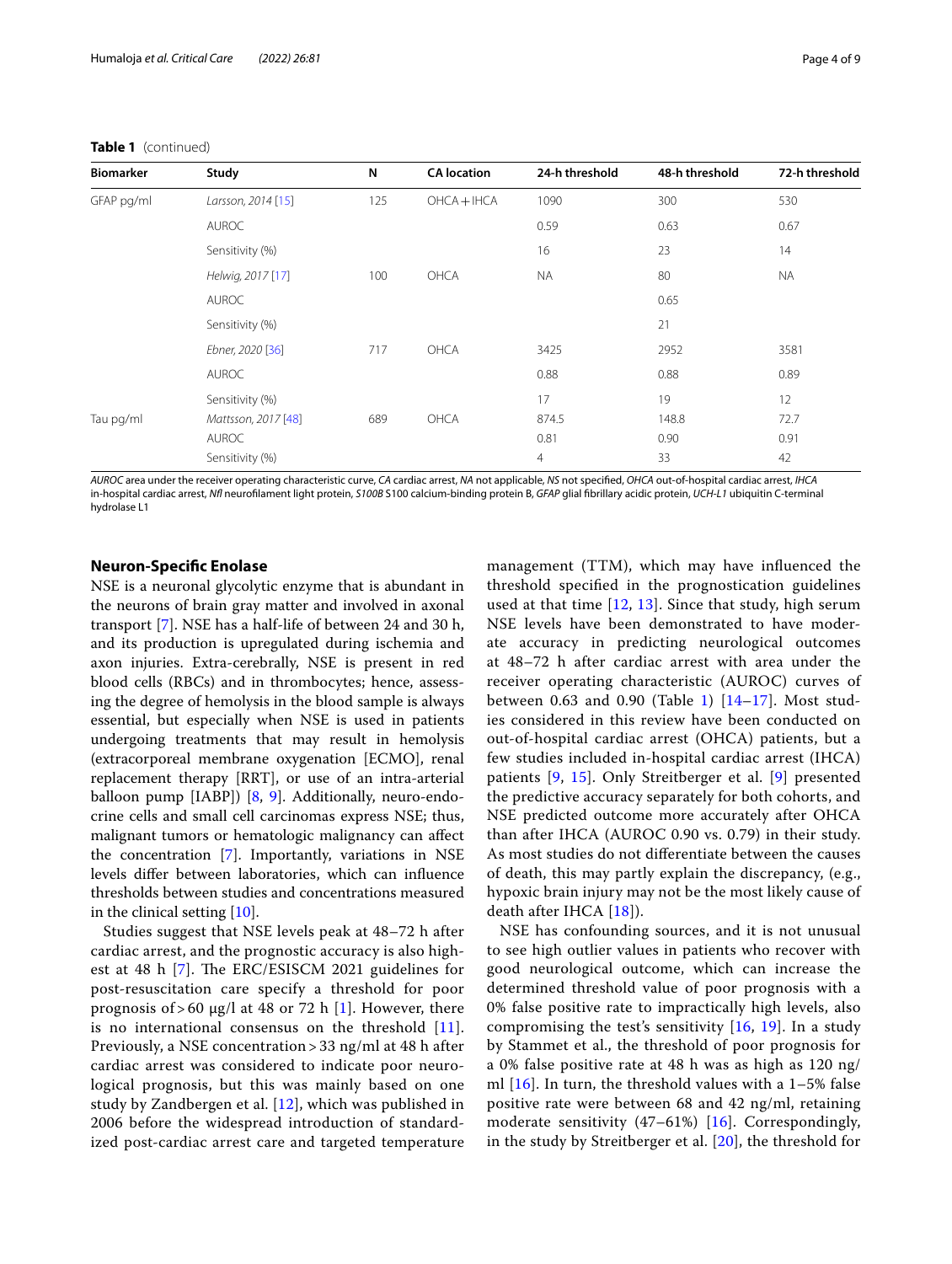poor prognosis at 72 h with a 0% false positive rate was 85.5 ng/ml, but with a 5% false positive rate the threshold decreased to 59.2 ng/ml, simultaneously increasing the test sensitivity from 49% to 60%. As NSE's prognostic accuracy is adequate only when used as part of a multimodal approach, it is acceptable to allow a small number of false positives to achieve at least moderate sensitivity. The smallest threshold (34 ng/ml) for poor prognosis at 48 h with a 0% false positive rate was reported in the study by Helwig et al. [[17\]](#page-7-9); thus, in that study, the prognostic accuracy of NSE was rather low (AUROC 0.63). Furthermore, ascending concentration in serial measurements has been found to improve prognostic accuracy; however, the optimal sample timing is still uncertain [[7,](#page-7-18) [16\]](#page-7-8).

#### **S100 Calcium‑Binding Protein B**

S100B is abundant in glial cells and specifically expressed in specific astrocytes surrounding the blood vessels in the brain [\[7](#page-7-18), [21\]](#page-7-25). Extra-cerebrally, S100B is present in Schwann cells of the peripheral nervous system. Healthy adults express very low levels of S100B, and S100B does not move freely over an intact blood–brain barrier [\[21](#page-7-25)]. Of non-neuronal sources, muscle cells, adipocytes, and chondrocytes are found to express S100B, which may create a confounding source of S100B in CA patients receiving chest compressions [\[7](#page-7-18), [21\]](#page-7-25). However, the halflife of S100B is only about 30 min, and compressionoriginated S100B possibly soon vanishes from blood [\[7](#page-7-18)]. S100B is considered an early biomarker after cardiac arrest, as the level usually peaks at 24 h. Four studies in the last decade examined S100B after cardiac arrest (Table [1](#page-2-0)) [\[15](#page-7-7), [22](#page-7-14)–[24\]](#page-7-12). In three studies, the best prognostic accuracy appeared 24 h after cardiac arrest (AUROC of between 0.78 and 0.93). In the study by Larsson et al. [[15\]](#page-7-7), the best accuracy was, interestingly, found at 72 h (AUROC 0.83). The thresholds to predict poor neurological outcome with a 0% false positive rate at 24 h had great variability (0.19–2.59 ng/ml). The highest threshold was reported in the largest study included in this review, that was conducted by Stammet et al. [\[24](#page-7-12)] with the TTM After Cardiac Arrest trial cohort. Other studies reported low sensitivities  $\left($  < 24%), but Jang et al. [[22\]](#page-7-14) reported a sensitivity of 78%. In the study by Jang et al., the primary endpoint was 3-month neurological outcome, while in all the other studies, the outcome was assessed after a 6-month follow-up [\[15](#page-7-7), [22](#page-7-14)[–24](#page-7-12)]. Two of the included studies reported prognostic accuracy for both S100B and NSE, or the prognostic accuracy of NSE for the same patient cohort was reported in another manuscript: in both cases, S100B predicted the outcome better at 24 h, but, at later time points, NSE was more accurate than S100B [[15,](#page-7-7) [16](#page-7-8), [24](#page-7-12)].

## **Neurofilament Light**

Neurofilaments (light [NfL], medium [NfM], heavy [NfH], and β-internexin), are approximately 10 nm in size, and are abundant structural scaffolding proteins exclusively expressed in neurons, predominantly within large, myelinated axons within the cerebral white matter [[25\]](#page-7-26). Their function is largely unknown but hypothesized to be essential for radial growth and enabling rapid nerve conduction. Pathological processes that cause axonal damage release neurofilaments into the extracellular fluids, cerebrospinal fluid (CSF), and peripheral blood. However, even under normal circumstances, NfL is continuously released from axons in an age-dependent manner, with typical NfL reference ranges in the CSF increasing by twofold between ages 20 and 50 years and further doubling by the age of 70. A similar age-dependent increase is also seen in blood.

NfL has been extensively studied as a biomarker of neural injury in neurodegen-erative disorders, with mild increases in Alzheimer's disease but more dynamic changes in disorders with a greater intensity of neurodegeneration (e.g., fronto-temporal dementia or amyotrophic lateral sclerosis [\[25](#page-7-26)]). However, the large increases in NfL in blood following hypoxic brain injury suggest that NfL may better serve as a prognostic biomarker for acute neurological injury than for chronic neurodegeneration. Studies using conventional enzymelinked immunosorbent assay (EILSA) technology have demonstrated the large increases and predictive power of plasma neurofilaments in cardiac arrest [\[26](#page-7-15), [27](#page-7-27)]. Now, semi-automated ultra-sensitive immunoassays (e.g., single molecular array [Simoa]) can quantify plasma NfL at low levels, even in healthy individuals [\[25](#page-7-26)].

In the Carbon dioxide, Oxygen and Mean arterial pressure After Cardiac Arrest and REsuscitation (COMAC-ARE) trial using the Simoa platform, individuals with a poor outcome (Cerebral Performance Category [CPC] scale  $\geq$  3) had a median plasma NfL level > 2300 pg/ ml [\[4\]](#page-7-3). In contrast, those with a good outcome had levels<20 pg/ml. Consequently, NfL predicted the outcome of OHCA patients with an AUROC of 0.98 (95% CI 0.97–[1](#page-2-0).00) as early as 24 h after the event (Table 1) [\[4](#page-7-3)]. While admission levels of plasma NfL were elevated in individuals with subsequent poor outcomes compared to good outcomes, the considerable overlap means that NfL is unlikely to be useful at this early stage (AUROC 0.65). This study by Wihersaari et al. [[4\]](#page-7-3) corroborates earlier findings in a larger sample size by Moseby-Knappe et al., who also demonstrated a vastly superior prognostic performance of serum NfL in comparison to other plasma biomarkers (e.g., tau, NSE, and S100b) and clinical data in the TTM After Cardiac Arrest trial [\[5](#page-7-16)]. Despite these encouraging results, it has been reported that one-third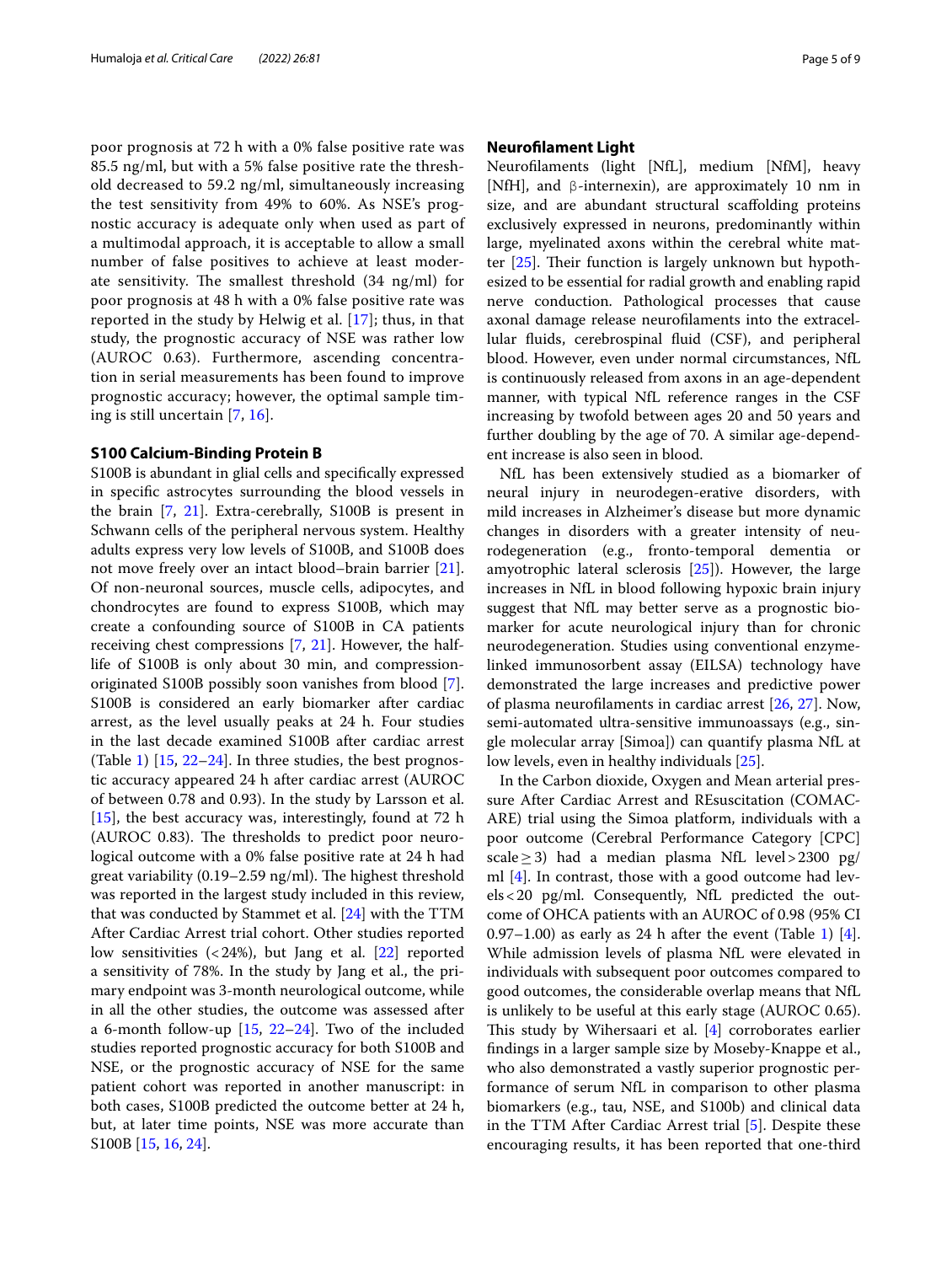of individuals with a good outcome had high levels of plasma NfL; thus, NfL has only modest specificity [\[28](#page-7-28)]. This leads to the conclusion that plasma NfL thresholds for normal ranges for continuing care should be applied rather than thresholds for poor outcome and terminating care.

NfL has several key advantages as a plasma biomarker. First, there is a consensus on the assay of choice (Simoa), which clinical laboratories in Sweden, the Netherlands, and France have validated for broad use in clinical laboratory practice. This gives a greater chance of thresholds being transferrable between research cohorts and, eventually, clinical routines. Furthermore, NfL in plasma is very stable, largely unaffected by preanalytical variabilities or hemolysis, and the sample can remain at room temperature>48 h without compromising measurement quality or accuracy. In addition, an accurate measurement of NfL does not require immediate centrifugation and can even be extracted as a whole blood dry spot for longer term storage/transportation for remote setting assessment [\[29\]](#page-7-29). Plasma or serum NfL is also not susceptible to freeze–thaw cycling, which is useful for research settings or external laboratory testing [\[30\]](#page-7-30). Plasma NfL is predominately derived from the central nervous system but, however, is elevated in peripheral neuropathies [\[31](#page-7-31)]. However, based on the reported high levels in cardiac arrest patients with poor outcomes, this mild magnitude of change in peripheral neuropathies is unlikely to be a confounder.

## **Ubiquitin C‑Terminal Hydrolase L1**

Ubiquitin C-terminal hydrolase L1 (UCH-L1) is a 26 kDa neuronal deubiquitinase primarily expressed in neurons and neuroendocrine cells [[32](#page-7-32)]. UCH-L1 is important not only for neuroaxonal stability but also for repair after brain injury [[33\]](#page-7-33). Specifically, it is involved in the process of ubiquitination of proteins destined for degradation via the proteasomal pathway. Therefore, it has an essential role in the removal of oxidized or misfolded proteins in both normal and pathological conditions [[34\]](#page-7-34). UCH-L1 is more commonly evaluated in traumatic brain injury (TBI), where it has been permitted for use by the U.S. Food and Drug Administration (FDA) for indicators of good outcome to avoid unnecessary CT scans following concussion [[35\]](#page-7-35).

Use of UCH-L1 in cardiac arrest patients has been evaluated in only two studies that were both conducted with the same patient cohort (the patient cohort from the TTM trial) [\[28,](#page-7-28) [36\]](#page-7-17). UCH-L1 was shown to predict poor outcome after cardiac arrest with good accuracy (AUROC of between 0.85 and 0.87), was significantly better than NSE at 24 and 48 h, and the prognostic accuracy was further improved by the addition of GFAP (AUROC of between 0.90 and 0.91) [[36\]](#page-7-17). At 72 h, both UCH-L1 and NSE performed to the same degree. This is in line with the reported short half-life of UCH-L1  $(< 12$  h) in comparison to NSE [\[36](#page-7-17), [37\]](#page-8-1). Moseby-Knappe et al. demonstrated that UCH-L1 levels were within normal ranges in 63.8% of patients with good outcome at 24 h, however this increased to 88.1% at 72 h [\[28](#page-7-28)]. By contrast, predicting poor outcome diminished overtime with elevated UCH-L1 above normal levels in 85.3% of poor outcome patients at 24 h but 70.3% at 72 h. Ability to predict poor outcome was inferior to NfL, Tau, and GFAP [\[4](#page-7-3), [5](#page-7-16)] but ranked highly in specificity, suggesting UCH-L1 may have a role in the diagnostic challenge of cardiac arrest. The successful FDA approval of serum UCH-L1 paves the way for UCH-L1 to be used for purposes other than TBI particularly as multiple plex assays with NfL, Tau, and GFAP are available. However, further independent studies defining normal reference ranges and their added value over and above other putative biomarkers for cardiac arrest are still lacking. Lastly, given the limited number of studies available, the impact of high expression of UCH-L1 from the pancreas and kidney, as a potential confounder, has largely been unexplored.

## **Glial Fibrillary Acidic Protein**

GFAP is a structural component of intermediate filaments in the astrocyte cytoskel-eton that is considered a highly brain-specific marker [\[38](#page-8-2)]. GFAP production is upregulated following ischemia, which is believed to be a neuroprotective mechanism, but can also lead to glial scarring [[38\]](#page-8-2). As a structural protein, GFAP is released from damaged astrocytes and elevated levels are not in general detected in healthy individuals [[7\]](#page-7-18). Serum GFAP has been found to predict neurological outcome after head trauma, and elevated blood levels have been measured after cardiac arrest, intracerebral hemorrhage, and ischemic stroke [[15,](#page-7-7) [38](#page-8-2)].

To the best of our knowledge, GFAP has been investigated after cardiac arrest in six studies [[15](#page-7-7), [17](#page-7-9), [36,](#page-7-17) [39–](#page-8-3) [41\]](#page-8-4). Three studies [\[39](#page-8-3)[–41](#page-8-4)] were conducted before the introduction of a highly sensitive method (immunoassay) to measure serum GFAP [\[42](#page-8-5)], and we did not include their results in this review. The accuracy of GFAP to predict neurological outcome seems to be better at 48 and 72 h after cardiac arrest compared to earlier time points, with AUROC values of between 0.65 and 0.89; see Table [1](#page-2-0) [[15,](#page-7-7) [17](#page-7-9), [36\]](#page-7-17). The largest study included in this review, which was conducted in the TTM trial cohort by Ebner et al. [[36\]](#page-7-17), reported a threshold of 2952 pg/ml with a 0% false positive rate for poor prognosis 48 h after cardiac arrest, but again the sensitivity remained low (Table [1](#page-2-0)). The corresponding thresholds determined in the two other included studies were much lower (300 and 80 pg/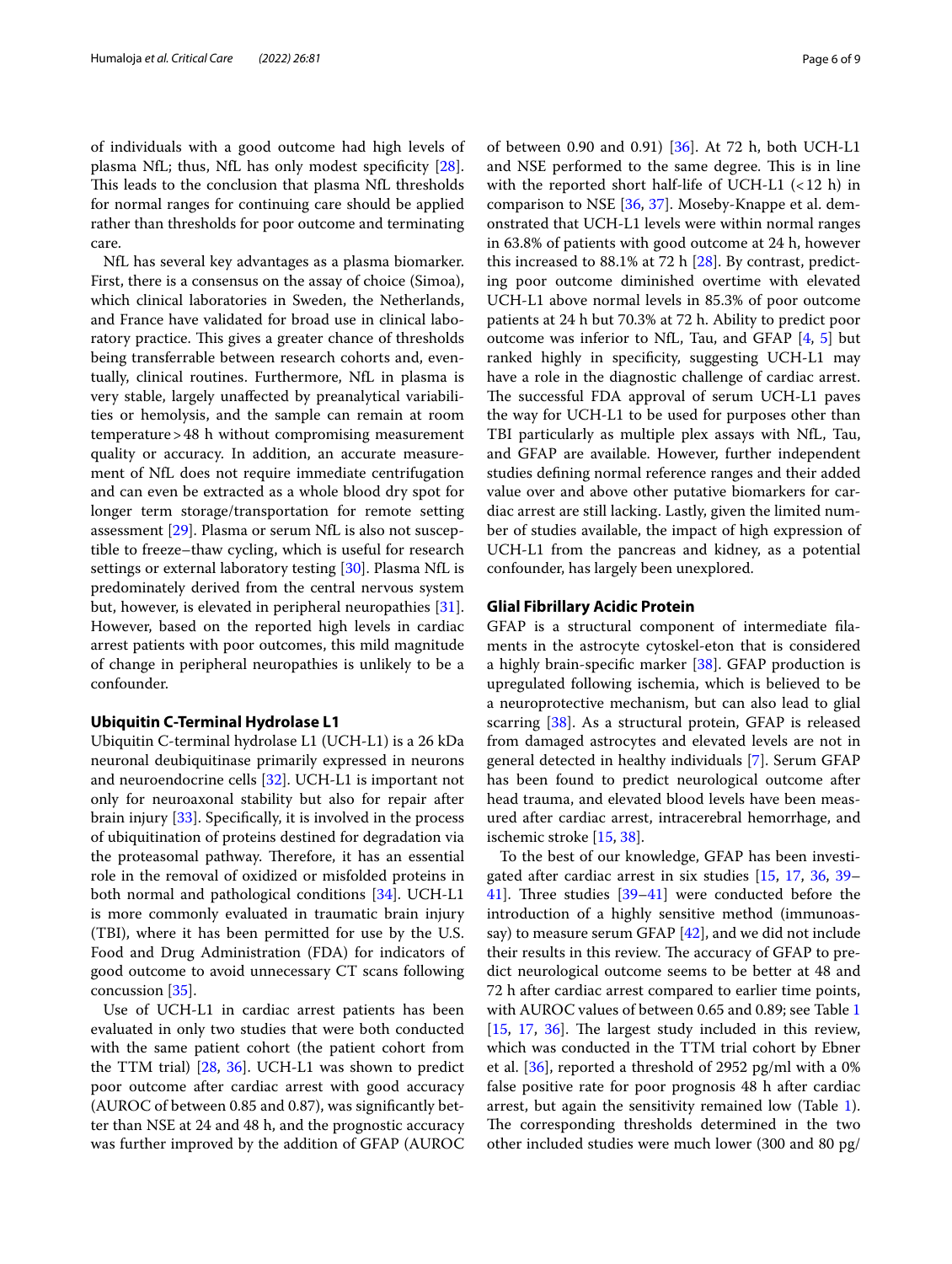ml), but these studies have methodological differences compared to the study by Ebner et al. Helwig et al. [[17](#page-7-9)] determined the neurological outcome with a modified Glasgow Outcome Scale at 4 weeks, and a study by Larsson et al. [\[15](#page-7-7)] included both IHCA and OHCA patients. All the GFAP studies included in this review compared the predictive accuracy of GFAP to other biomarkers [\[15](#page-7-7), [17,](#page-7-9) [36](#page-7-17)]. In the study by Larsson et al., NSE and S100B were more accurate in predicting poor neurological outcomes, and they were more sensitive compared to GFAP, with AUROC values at 48 h for NSE, S100B, and GFAP of 0.79, 0.75 and 0.63, respectively  $[15]$  $[15]$ . In the study by Helwig et al. [[17\]](#page-7-9), both NSE and GFAP showed rather modest accuracy in predicting the outcome at 48 h, and NSE was more sensitive than GFAP. In turn, in the study conducted by Ebner et al. [\[36](#page-7-17)], GFAP predicted the outcome more accurately at every determined time point after the arrest (at 24, 48, and 72 h) compared to NSE, but, as stated above, GFAP presented low sensitivity.

### **Tau Protein**

Tau is a protein molecule that stabilizes the structures of microtubules in neuro-axonal processes and is mainly located in the white matter of the central nervous system [\[43](#page-8-6), [44\]](#page-8-7). Ischemia causes hyperphosphorylation of tau molecules, detaching them from microtubules [[45\]](#page-8-8). Detached tau molecules aggregate to insoluble masses, interrupting axonal signaling. Elevated serum tau concentrations have been reported after ischemic stroke and cardiac arrest [[46](#page-8-9)[–49](#page-8-10)]. Among patients with neu-rodegenerative disease (e.g., Alzheimer's disease or Creutzfeldt-Jacob disease), elevated tau levels are present in CSF [[50\]](#page-8-11), but this is not reflected in blood as mild elevations are confounded by peripheral expression. Determination of accurate serum tau concentrations requires a highly sensitive immunoassay method, which is only available at specialized laboratories [\[42](#page-8-5)]. So far, only one large study has examined tau after cardiac arrest [[48\]](#page-8-0), and two other studies were small pilot studies [\[46](#page-8-9), [47\]](#page-8-12). Mattsson et al. studied tau in the TTM trial cohort, and the predictive power of tau was better in the later samples (the AUROC at 24, 48, and 72 h was 0.81, 0.90, and 0.91, respectively [[48](#page-8-0)]). Further, tau predicted poor neurological outcome between 24 and 72 h after cardiac arrest more accurately than NSE [[48\]](#page-8-0). The thresholds for poor prognosis with a 0% false positive rate seemed high (at 48 h 148.8 pg/ml and at 72 h 72.7 pg/ml), and sensitivity remained low, but already allowing a false positive rate of 2%, the sensitivity increased above 60% and the thresholds decreased to 18.9 pg/ml at 48 h and 11.2 pg/ ml at 72 h [\[5](#page-7-16)]. Bimodal tau release (early and late) was reported in the two pilot studies of tau and cardiac arrest; the delayed peak was absent or significantly lower in

patients with good outcomes [\[46,](#page-8-9) [47\]](#page-8-12). Tau has a half-life of about 10 h, and late elevations in tau concentrations likely reflect ongoing neuronal injury [[5\]](#page-7-16).

## **Conclusion**

Biomarkers will undoubtedly continue to be an important part of outcome prediction in patients with hypoxic brain injury after cardiac arrest. Further research will improve accuracy and may propose new strategies for the way biomarkers are used. The traditional approach of using high threshold levels to identify patients with no chance of a good functional outcome may well be complemented with a strategy of using low biomarker levels to predict a good outcome [[27](#page-7-27)]. As these different biomarkers originate from different areas of the brain, it could be an option to use some of them together (e.g., one biomarker reflecting injury to gray matter, one reflecting axonal injury, and one reflecting injury to the glia). A study by Ebner et al. [[36](#page-7-17)] showed that combining GFAP and UHC-L1 predicted neurological outcomes more accurately than NSE alone. Additionally, unpublished evidence suggests that high levels of tau as a marker of axonal injury identify different poor-outcome patients than those identified with GFAP, a marker of glial injury (Humaloja, personal communication October 14, 2021). It seems logical to combine several hypoxic brain injury biomarkers for improved accuracy. Whether this concept is cost-effective and accurate and whether it has a role as part of a multimodal prognostication approach should be assessed in future large-scale studies.

#### **Acknowledgements**

Not applicable.

#### **Authors' contributions**

J.H., NJ.A, and MB.S have all made equal contributions to draft and revise this narrative review. All of the authors have approved the final version of the manuscript.

#### **Funding**

Authors did not receive any funding to conduct this review. Publication costs were funded by an unrestricted research Grant. J.H. has received an unrestricted personal research Grant in 2020 and 2021 from Finska Läkaresällskapet. M.B.S. has received numerous unrestricted non-commercial research grants (Finska Läkareskällskapet, Sigrid Juselius Stiftelse, Medicinska Understödföreningen Liv och Hälsa, Helsinki University research grant, Govermental research funding (VTR), Svenska Kulturfonden, Perklen Stiftelse). The sponsors had no role in the content of this review.

#### **Availability of data and material**

Data sharing is not applicable to this article as no datasets were generated or analysed during the current study.

#### **Declarations**

#### **Ethics approval and consent to participate**

Not applicable as this is a narrative review of the literature.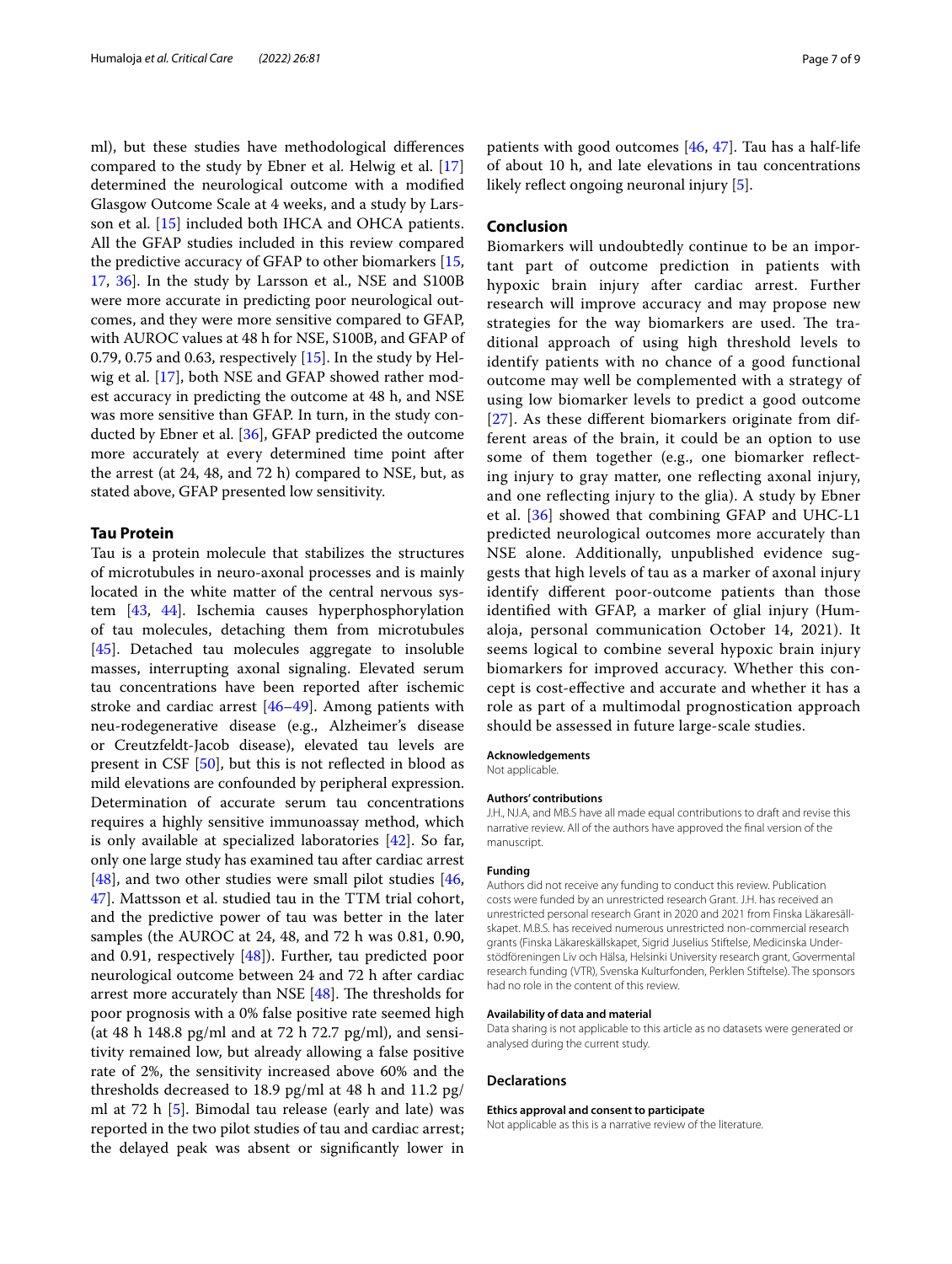#### **Consent for publication**

Not applicable.

## **Competing interests**

J.H. and NJ.A. declares no competing interests. MB.S reports speakers' fees and travel grants from BARD Medical (Ireland) and a research grant from GE Healthcare.

#### **Author details**

<sup>1</sup> Department of Emergency Care and Services, Helsinki University Hospital, University of Helsinki, Helsinki, Finland. <sup>2</sup> Department of Psychiatry and Neurochemistry, Institute of Neuroscience and Physiology, The Sahlgrenska Academy at the University of Gothenburg, Mölndal, Sweden.

#### Published online: 22 March 2022

#### **References**

- <span id="page-7-0"></span>1. Nolan JP, Sandroni C, Böttiger BW, et al. European Resuscitation Council and European Society of Intensive Care Medicine Guidelines 2021: postresuscitation care. Resuscitation. 2021;161:220–69.
- <span id="page-7-1"></span>2. Oksanen T, Tiainen M, Skrifvars MB, Varpula T, Kuitunen A, Castrén M, Pettilä V. Predictive power of serum NSE and OHCA score regarding 6-month neurologic outcome after out-of-hospital ventricular fibrillation and therapeutic hypothermia. Resuscitation. 2009;80:165–70.
- <span id="page-7-2"></span>3. Tiainen M, Roine RO, Pettilä V, Takkunen O. Serum neuron-specific enolase and S-100B protein in cardiac arrest patients treated with hypothermia. Stroke. 2003;34:2881–6.
- <span id="page-7-3"></span>4. Wihersaari L, Ashton NJ, Reinikainen M, et al. Neurofilament light as an outcome predictor after cardiac arrest: a post hoc analysis of the COMAC-ARE trial. Intensive Care Med. 2021;47:39–48.
- <span id="page-7-16"></span>5. Moseby-Knappe M, Mattsson N, Nielsen N, et al. Serum neurofilament light chain for prognosis of outcome after cardiac arrest. JAMA Neurol. 2019;76:64–71.
- <span id="page-7-4"></span>6. Leithner C. Neuron specific enolase after cardiac arrest: from 33 to 60 to 100 to NFL? Resuscitation. 2021;168:234–6.
- <span id="page-7-18"></span>7. Gul SS, Huesgen KW, Wang KK, Mark K, Tyndall JA. Prognostic utility of neuroinjury bio-markers in post out-of-hospital cardiac arrest (OHCA) patient management. Med Hypotheses. 2017;105:34–47.
- <span id="page-7-19"></span>8. Ramont L, Thoannes H, Volondat A, Chastang F, Millet M-C, Maquart FX. Effects of hemoly-sis and storage condition on neuron-specific enolase (NSE) in cerebrospinal fluid and serum: implications in clinical practice. Clin Chem Lab Med. 2005;43:1215–7.
- <span id="page-7-10"></span>9. Streitberger KJ, Leithner C, Wattenberg M, et al. Neuron-specific enolase predicts poor outcome after cardiac arrest and targeted temperature management: a multicenter study on 1,053 patients. Crit Care Med. 2017;45:1145–51.
- <span id="page-7-20"></span>10. Mlynash M, Buckwalter MS, Okada A, et al. Serum neuron-specific enolase levels from the same patients differ between laboratories: assessment of a prospective post-cardiac arrest cohort. Neurocrit Care. 2013;10:161–6.
- <span id="page-7-21"></span>11. Berg KM, Soar J, Andersen LW, et al. Adult advanced life support: 2020 international consensus on cardiopulmonary resuscitation and emergency cardiovascular care science with treatment recommendations. Circulation. 2020;142:S92–139.
- <span id="page-7-5"></span>12. Zandbergen EGJ, Hijdra A, Koelman JHTM, Hart AAM, Vos PE, Verbeek MM, de Haan RJ. Prediction of poor outcome within the first 3 days of postanoxic coma. Neurology. 2006;66:62–8.
- <span id="page-7-22"></span>13. Wijdicks EFM, Hijdra A, Young GB, Bassetti CL, Wiebe S. Practice parameter: prediction of outcome in comatose survivors after cardiopulmonary resuscitation (an evidence-based review). Neurology. 2006;67:203–10.
- <span id="page-7-6"></span>14. Lee BK, Jeung KW, Lee HY, Jung YH, Lee DH. Combining brain computed tomography and serum neuron specific enolase improves the prognostic performance compared to either alone in comatose cardiac arrest survivors treated with therapeutic hypothermia. Resuscitation. 2013;84:1387–92.
- <span id="page-7-7"></span>15. Larsson IM, Wallin E, Kristofferzon ML, Niessner M, Zetterberg H, Rubertsson S. Post-cardiac arrest serum levels of glial fibrillary acidic protein for predicting neurological outcome. Resuscitation. 2014;85:1654–61.
- <span id="page-7-8"></span>16. Stammet P, Collignon O, Hassager C, et al. Neuron-specific enolase as a predictor of death or poor neurological outcome after out-of-hospital cardiac arrest and targeted temperature management at 33°C and 36°C. J Am Coll Cardiol. 2015;65:2104–14.
- <span id="page-7-9"></span>17. Helwig K, Seeger F, Hölschermann H, Lischke V, Gerriets T, Niessner M, Foerch C. Elevated serum glial fibrillary acidic protein (GFAP) is associated with poor functional outcome after cardiopulmonary resuscitation. Neurocrit Care. 2017;27:68–74.
- <span id="page-7-23"></span>18. Witten L, Gardner R, Holmberg M, et al. Reasons for death in patients successfully resuscitated from out-of-hospital and in-hospital cardiac arrest. Resuscitation. 2019;136:93.
- <span id="page-7-11"></span>19. Nakstad ER, Stær-Jensen H, Wimmer H, et al. Late awakening, prognostic factors and longterm outcome in out-of-hospital cardiac arrest—results of the prospective Norwegian Cardio-Respiratory Arrest Study (NOR-CAST). Resuscitation. 2020;149:170–9.
- <span id="page-7-24"></span>20. Streitberger KJ, Endisch C, Ploner CJ, et al. Timing of brain computed tomography and accuracy of outcome prediction after cardiac arrest. Resuscitation. 2019;145:8–14.
- <span id="page-7-25"></span>21. Sen J, Belli A. S100B in neuropathologic states: the CRP of the brain? J Neurosci Res. 2007;85:1373–80.
- <span id="page-7-14"></span>22. Jang JH, Park WB, Lim YS, et al. Combination of S100B and procalcitonin improves prognostic performance compared to either alone in patients with cardiac arrest: a prospective observational study. Medicine (Baltimore). 2019;98:e14496.
- <span id="page-7-13"></span>23. Duez CHV, Grejs AM, Jeppesen AN, Schrøder AD, Søreide E, Nielsen JF, Kirkegaard H. Neuron-specific enolase and S-100b in prolonged targeted temperature management after cardiac arrest: a randomised study. Resuscitation. 2018;122:79–86.
- <span id="page-7-12"></span>24. Stammet P, Dankiewicz J, Nielsen N, et al. Protein S100 as outcome predictor after out-of-hospital cardiac arrest and targeted temperature management at 33 °C and 36 °C. Crit Care. 2017;21:1–10.
- <span id="page-7-26"></span>25. Ashton NJ, Janelidze S, al Khleifat A, et al. A multicentre validation study of the diagnostic value of plasma neurofilament light. Nat Commun. 2021;12:1–12.
- <span id="page-7-15"></span>26. Rana OR, Schröder JW, Baukloh JK, et al. Neurofilament light chain as an early and sensitive predictor of long-term neurological outcome in patients after cardiac arrest. Int J Cardiol. 2013;168:1322–7.
- <span id="page-7-27"></span>27. Rundgren M, Friberg H, Cronberg T, Romner B, Petzold A. Serial soluble neurofilament heavy chain in plasma as a marker of brain injury after cardiac arrest. Crit Care. 2012;16:R45.
- <span id="page-7-28"></span>28. Moseby-Knappe M, Mattsson-Carlgren N, Stammet P, et al. Serum markers of brain injury can predict good neurological outcome after out-ofhospital cardiac arrest. Intensive Care Med. 2021;47:984–94.
- <span id="page-7-29"></span>29. Simrén J, Ashton NJ, Blennow K, Zetterberg H. Blood neurofilament light in remote settings: alternative protocols to support sample collection in challenging pre-analytical conditions. Alzheimers Dement (Amst). 2021;13:e12145.
- <span id="page-7-30"></span>30. Ashton NJ, Suárez-Calvet M, Karikari TK, et al. Effects of pre-analytical procedures on blood biomarkers for Alzheimer's pathophysiology, glial activation, and neurodegeneration. Alzheimers Dement (Amst). 2021;13:e12168.
- <span id="page-7-31"></span>31. Sandelius Å, Zetterberg H, Blennow K, et al. Plasma neurofilament light chain concentration in the inherited peripheral neuropathies. Neurology. 2018;90:e518–24.
- <span id="page-7-32"></span>32. Thelin EP, Zeiler FA, Ercole A, et al. Serial sampling of serum protein biomarkers for monitoring human traumatic brain injury dynamics: a systematic review. Front Neurol. 2017;8:300.
- <span id="page-7-33"></span>33. Bishop P, Rocca D, Henley JM. Ubiquitin C-terminal hydrolase L1 (UCH-L1): structure, distribution and roles in brain function and dysfunction. Biochem J. 2016;473:2453–62.
- <span id="page-7-34"></span>34. Gong B, Leznik E. The role of ubiquitin C-terminal hydrolase L1 in neurodegenerative disorders. Drug News Perspect. 2007;20:365–70.
- <span id="page-7-35"></span>35. Anderson TN, Hwang J, Munar M, Papa L, Hinson HE, Vaughan A, Rowell SE. Blood-based biomarkers for prediction of intracranial hemorrhage and outcome in patients with moderate or severe traumatic brain injury. J Trauma Acute Care Surg. 2020;89:80–6.
- <span id="page-7-17"></span>36. Ebner F, Moseby-Knappe M, Mattsson-Carlgren N, et al. Serum GFAP and UCH-L1 for the prediction of neurological outcome in comatose cardiac arrest patients. Resuscitation. 2020;154:61–8.